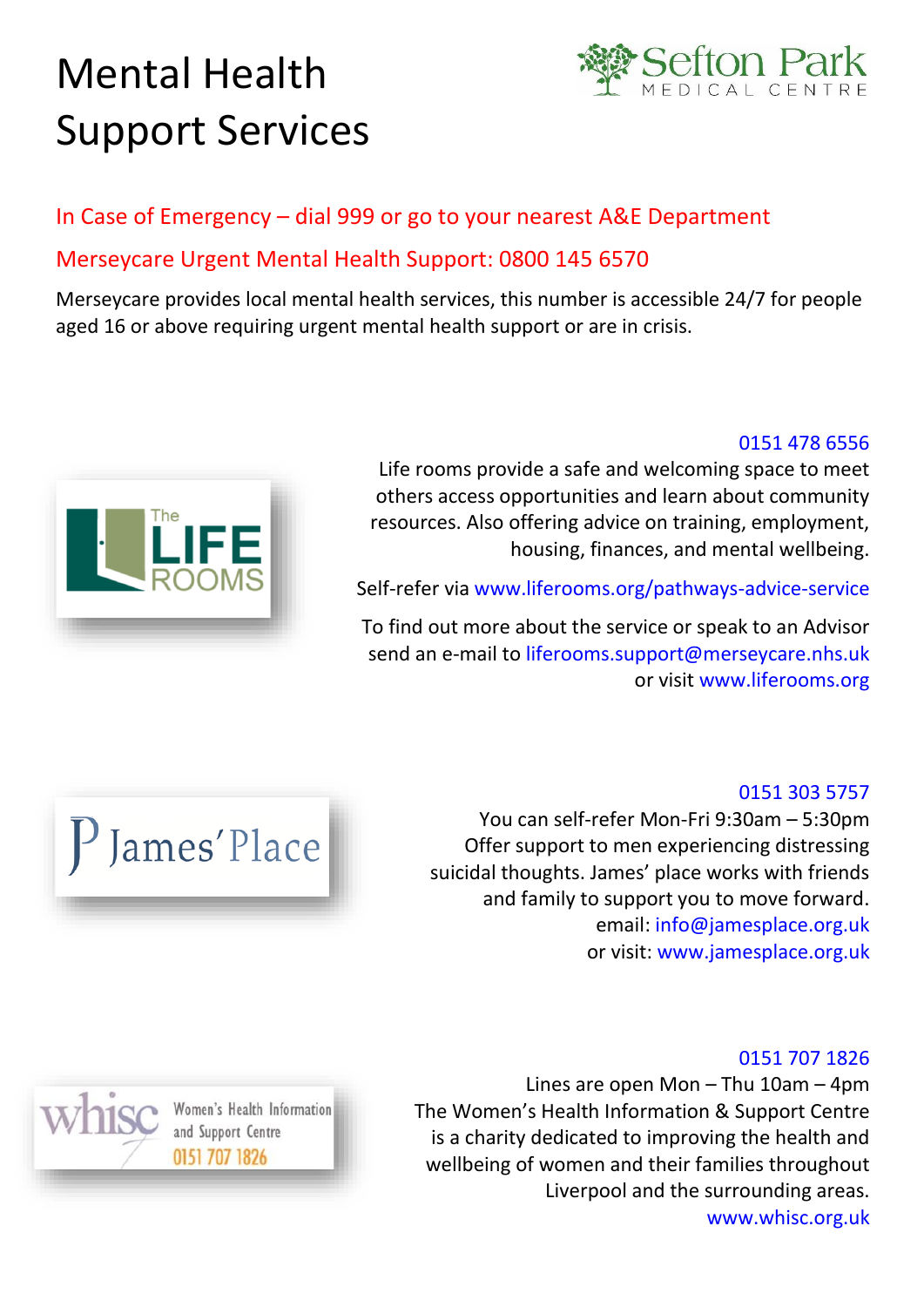#### 0800 58 58 58

Line are open 7 days a week, 5pm to midnight The Campaign Against Living Miserably offers confidential, anonymous, and free support information and signposting. [www.thecalmzone.net](http://www.thecalmzone.net/)

Call **[\(free\) from a mobile anytime on](tel:116123)** 116 123 The Samaritans are a 24-hour confidential, listening service providing emotional support for anyone in crisis. or e-mail: [jo@samaritans.org](mailto:jo@samaritans.org) or visit: www.samaritans.org

0800 068 41 41 Line are open 9am until midnight, every day of the year or text [07860 039 967](sms:07860039967) Papyrus is a national confidential helpline for any young people (under 35) at risk of suicide, or anyone worried about a young person at risk of suicide. email: [pat@papyrus-uk.org](mailto:pat@papyrus-uk.org) or visit: www.papyrus-uk.org

#### 0800 4 70 80 90

Lines are open 24 hours a day, every day of the year The Silver Line is the only free confidential helpline providing information, friendship, and advice to older people. www.thesilverline.org.uk

#### 0300 330 0630

Lines are open 10am-10pm every day Switchboard provides a one-stop listening service for LGBT+ people on the phone, by email and through instant messaging. All volunteers are self-identifying LGBT+ email: chris@switchboard.lgbt or live chat via: www.switchboard.lgbt



tchboard

LGBT+ helpline